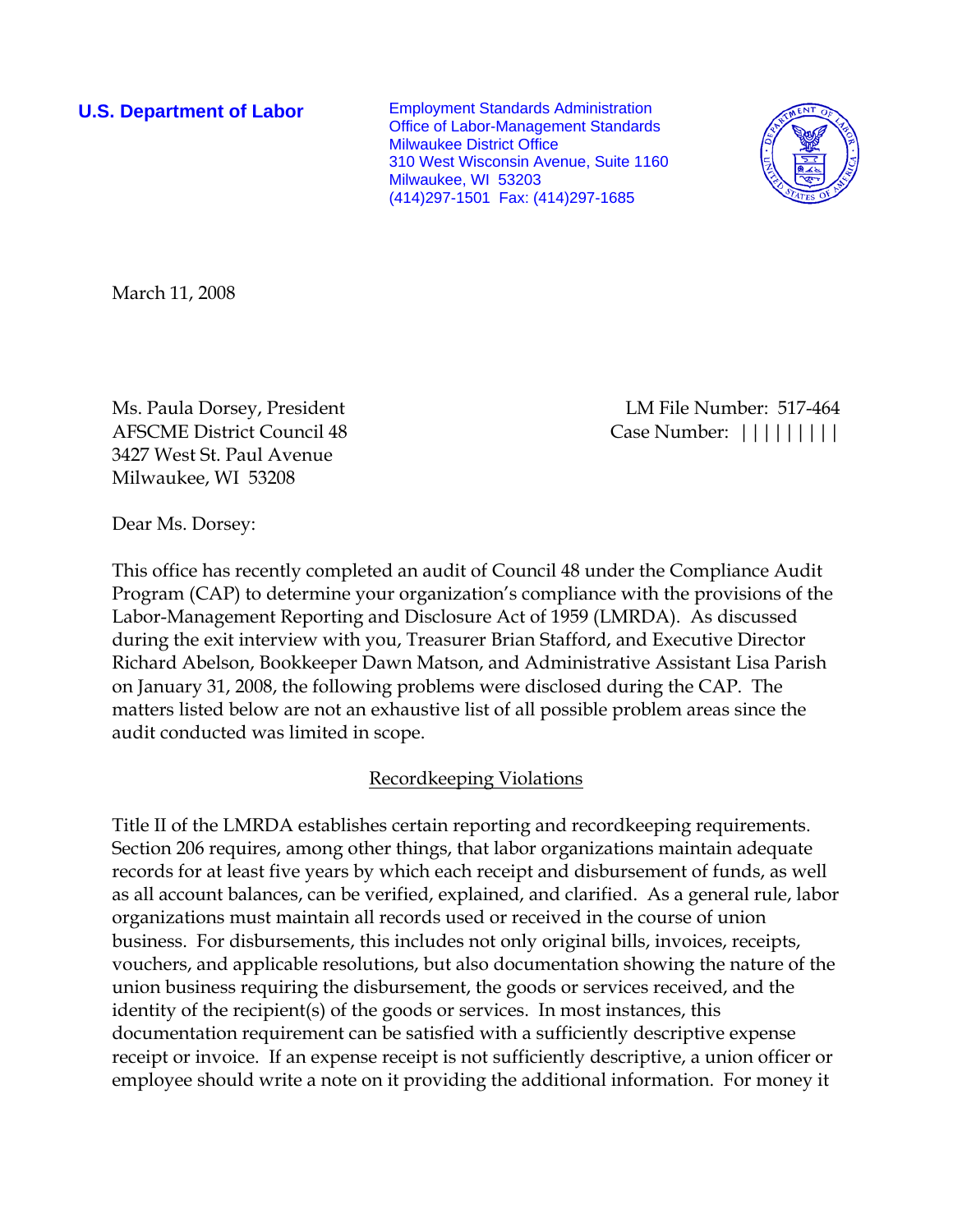receives, the labor organization must keep at least one record showing the date, amount, purpose, and source of that money. The labor organization must also retain bank records for all accounts.

The audit of District Council 48's 2006 records revealed the following recordkeeping violations:

1. Receipts

Union receipts records must include an adequate identification of each receipt of money. In the case of dues checkoff checks received by Council 48 from the various employers, the itemized dues deduction roster is sufficient documentation of the receipt of each checkoff check and should be retained. However, these rosters were not regularly retained because it is the bookkeeper's practice to forward some of the rosters to a local union along with its portion of the dues from the Council. In the case of an employer who provides the data in duplicate—in the form of a paper roster and in electronic form using a  $3\frac{1}{2}$  inch floppy disc—only one version of the data is required to be kept. However, if Council 48 keeps only the 3½ inch disc, then it must also maintain a means by which the information on the disc can be read or accessed for the five years it is required to keep the record. [Please also note that even though Council 48 has hired an outside vendor to maintain its membership database and dues payment histories, it is the responsibility of the Council to retain the supporting itemized dues rosters for five years from the filing of the Labor Organization Annual Report (Form LM-2) the data supports, whether the records are housed at the Council's office or with the outside vendor.]

# 2. Fixed Assets

The LM-2 requires the reporting of details of a labor organization's fixed assets, including fixed assets that were expensed, fully depreciated, or carried on the books at scrap or nominal value. Schedule 6 of the LM-2 filed for 2006 notes that the union had office furniture and equipment with a cost of \$580,592 and a book value of \$18,730 at the end of the year. However, Council 48 maintained no inventory or list of its furniture, computer equipment, or other electronic or miscellaneous equipment to support the figures reported. Such an inventory should include a description of the item, the quantity, the date of purchase, the initial cost, the current value, and details regarding the disposition of items. In addition, I recommend that the Council note on the inventory any equipment that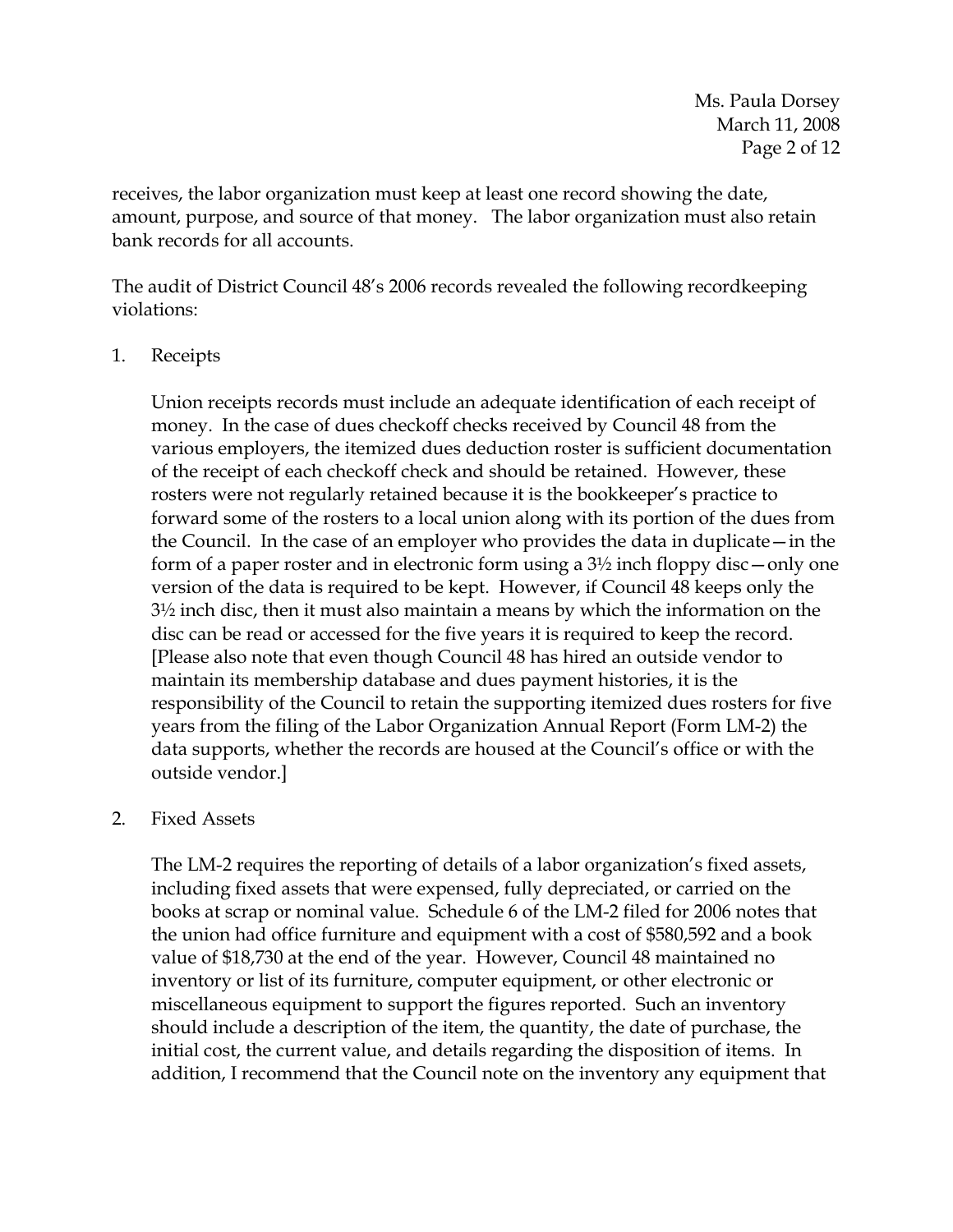is assigned to the custody of specific individuals or that is located outside the Council's office building.

As discussed, please provide me with a copy of the fixed asset inventory no later than April 10, 2008.

3. Undeposited Cash

 During the initial interview, I was told that Council 48 maintained a nominal amount of cash in the office. However, there was no documentation for this cash either in the general ledger or any informal record. The Labor Organization Annual Report (Form LM-2) requires the reporting of, and subsequent recordkeeping for, all of the funds of the labor organization, including a formal petty cash fund and any nominal amounts of cash kept on hand for miscellaneous purposes. Officers stated that the cash has since been deposited. Should you choose to maintain a petty cash fund in the future, I provided you with a suggested recordkeeping method.

4. Disbursements

Council 48 did not maintain sufficient records to explain check |||| issued to Director of Public Relations  $||||||$  for \$150 on February 21, 2006, and which was booked to the general ledger account for contributions. Minutes of the Finance Sub-Committee show that this \$150 was approved as a contribution to the National Association for Mental Illness of Greater Milwaukee. However, records failed to explain why the check was made payable to  $||||||||.$   $||||||$  stated that she issued a personal check to the charity because of a due date issue. If check |||| was to reimburse ||||||, either of two records should have been kept: (1) a copy of  $||||||'$ s personal check payable to the charity, or (2) a receipt from the charity showing proof of payment by |||||| on behalf of the Council. As previously noted above, labor organizations must retain documentation by which each disbursement of funds can be verified, explained, and clarified.

As agreed, provided that Council 48 maintains adequate documentation in the future as discussed above, no additional enforcement action will be taken regarding these violations.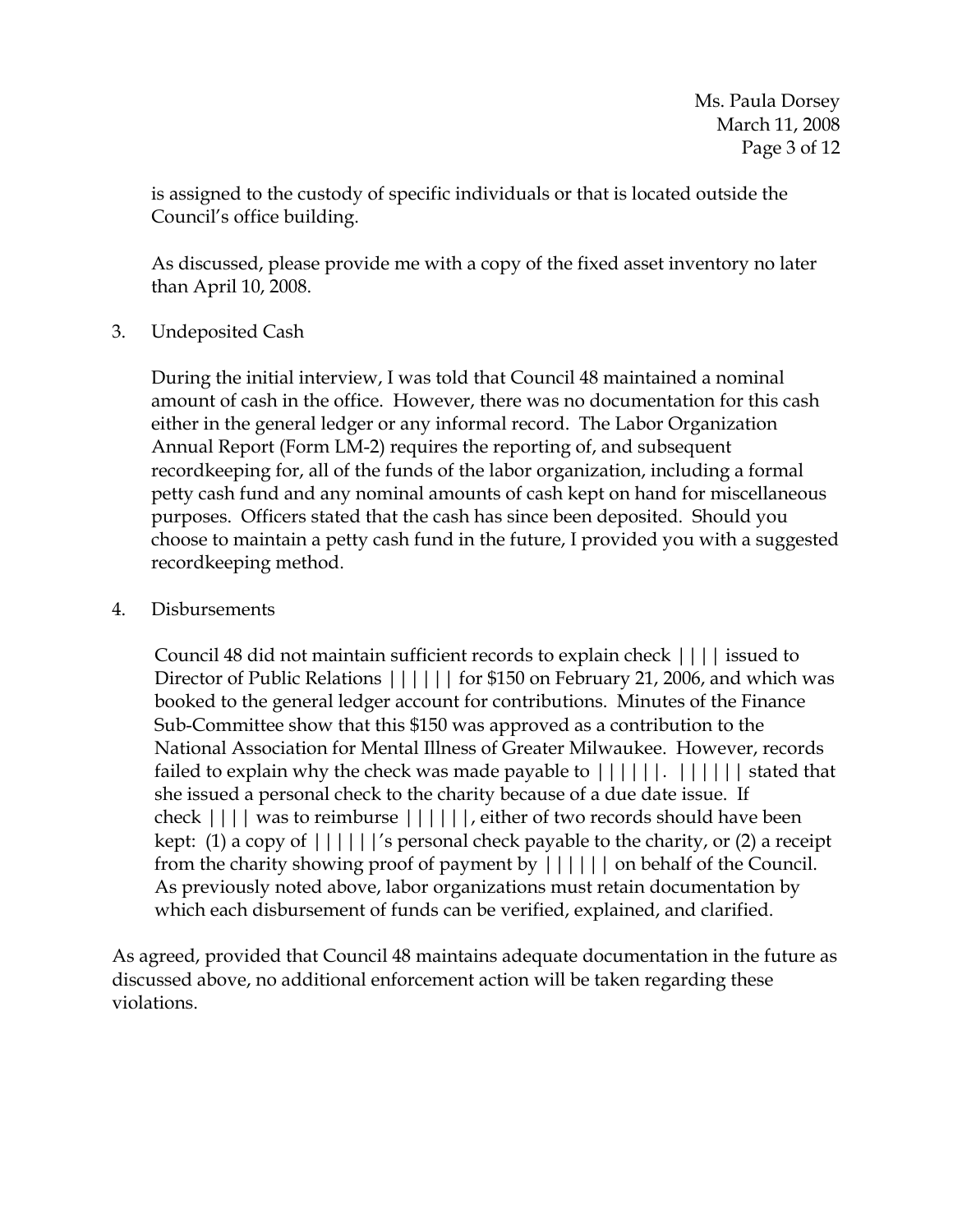## Reporting Violations

The CAP disclosed a violation of LMRDA Section 201(b), which requires labor organizations to file annual financial reports accurately disclosing their financial condition and operations. The Labor Organization Annual Report (Form LM-2) filed by District Council 48 for its 2006 fiscal year was deficient in the following areas:

1. Acquisition and Disposition of Assets

Item 15 (During the reporting period did the organization acquire or dispose of any assets in any manner other than by purchase or sale?) should have been answered "Yes" because Council 48 purchased approximately \$1,777 in label pins and water bottles and purchased (in conjunction with other locals) over \$3,000 in t-shirts that were given away during the reporting period. Council 48 must identify the type and value of all property given away in the additional information section of the LM-2 along with the identity of the recipient(s). The Council does not have to itemize every recipient by name, but can describe the recipients using broad categories, if appropriate, such as "members" or "new retirees."

2. Other Assets

Schedule 7 (Other Assets) contains a line item for "prepaid expenses" totaling \$11,407. The LM-2 instructions state that other assets must be described and may be classified by general groupings or bookkeeping categories if the description is sufficient to identify the type of assets. "Utility deposits" is given as an example in the instructions. "Pre-paid expenses" is not sufficiently descriptive because it does not indicate the type or nature of the prepaid expenses.

3. Loans Receivable

Council 48 signed an agreement with its Staff Representatives Union (SRU) which stated that effective January 1, 2006, there would be a \$75 per month reduction in the automobile allowance paid to eligible staff representatives until the total amount of these reductions reached \$22,000. It is my understanding that the purpose of this agreement is to reimburse Council 48 for a \$22,000 legal services payment it made on behalf of the SRU. This agreement represents an indirect loan which should have been reported in Schedule 2 (Loans Receivable). Refer to the LM-2 instructions for Schedule 2 for further information on completing this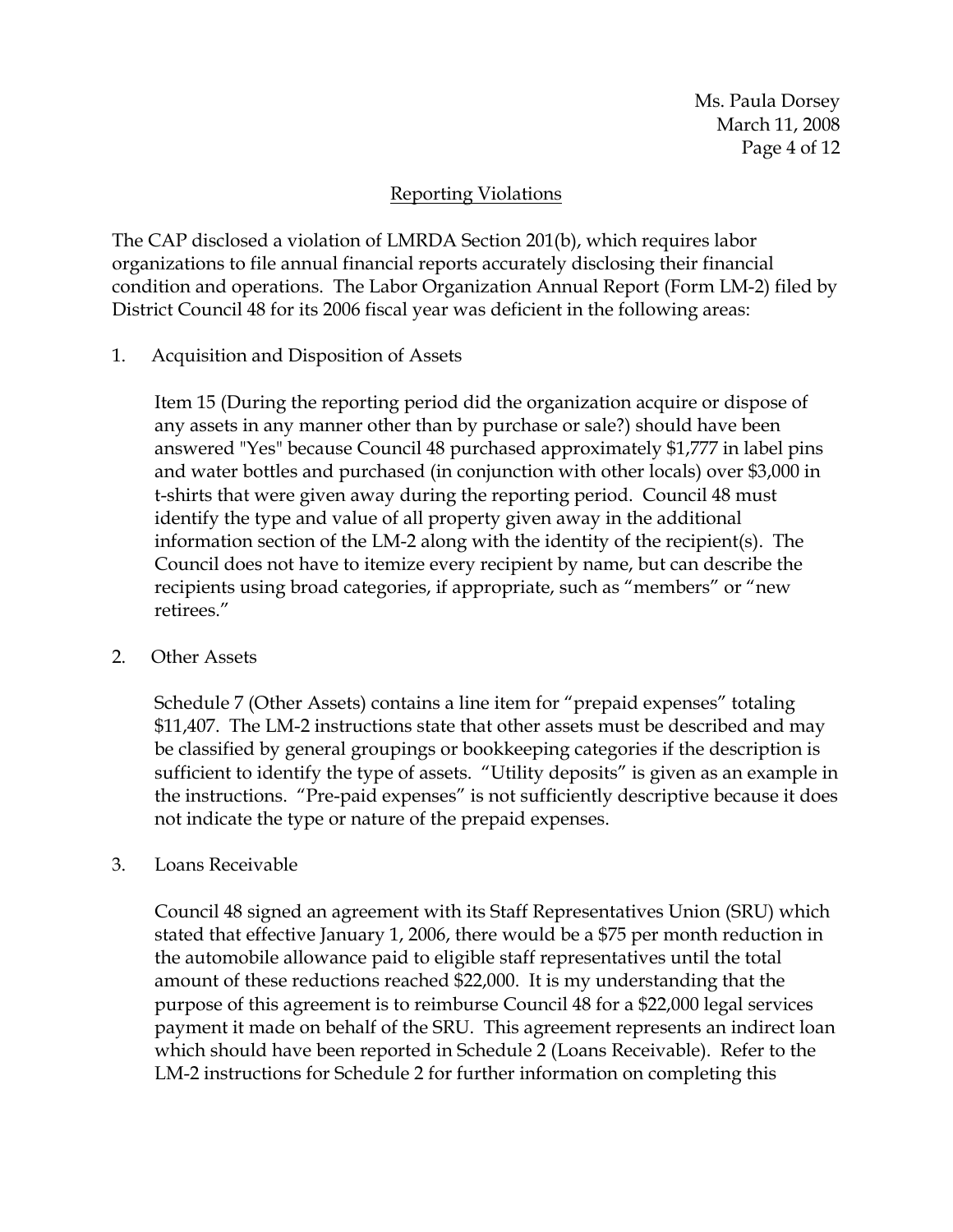schedule, including reporting an explanation for any non-cash repayments in the Additional Information section.

### 4. Other Liabilities

Schedule 10 (Other Liabilities) contains a line item for "deferred union dues" totaling \$96,658. The LM-2 instructions state that other liabilities must be described and may be classified by general groupings or bookkeeping categories if the description is sufficient to identify the type of liability. The entry "deferred union dues" is not sufficiently descriptive because it does not indicate to whom the money may need to be paid. In addition, the general ledger liability bookkeeping account titled "union dues" showed a zero balance at the end of 2006. You and the others present at the exit interview could also not identify the nature of the liability.

I also note that there is no entry for any payroll liabilities at the end of the reporting period, which is a common liability for labor organizations the size of Council 48. I recommend that you reassess the information that should be reported in Schedule 10 and, if necessary, identify in Schedule 10 any payroll taxes or other deductions that have not yet been transmitted at the end of the reporting period.

5. Disbursements to Officers and Employees

Council 48 did not properly report some direct and indirect payments to officers and employees in Schedule 11 (All Officers and Disbursements to Officers) and Schedule 12 (Disbursements to Employees), as follows:

- a. Column F (Disbursements for Official Business) for several individuals does not include all direct payments that were necessary for conducting official union business. For example, in Column F you are reported to have been paid a total of \$28, but disbursements records show several per diem checks payable to you, including check #|||| in September 2006 for \$108 for per diem to an AFL-CIO meeting, which should also have been reported in Column F.
- b. Column F for several individuals also does not include all indirect disbursements made to another party, such as a credit card company, for cash, property, goods, services, and other things of value received by or on behalf of the officer or employee. For example, Council 48's credit card invoices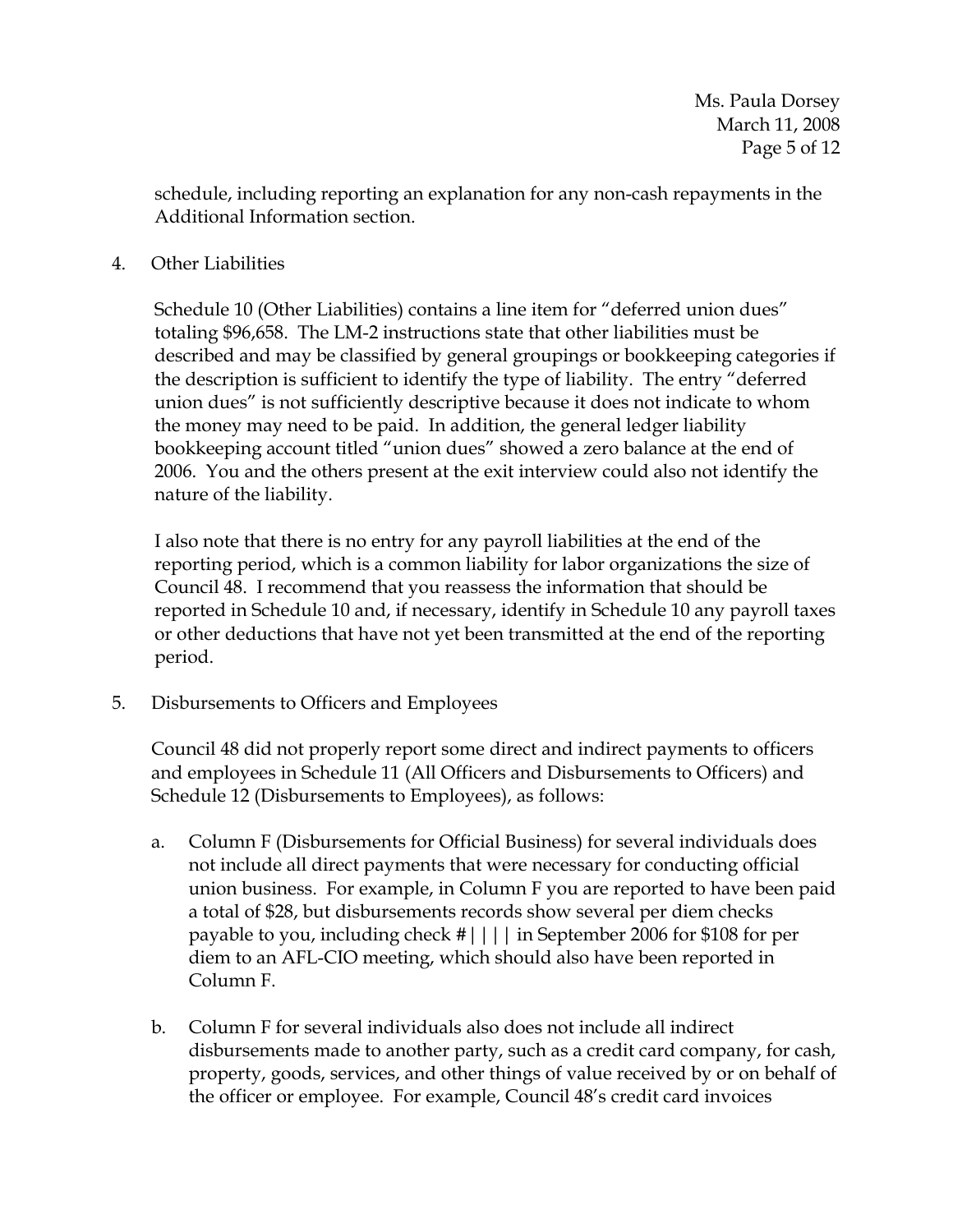Ms. Paula Dorsey March 11, 2008 Page 6 of 12

included \$240 in valet parking expenses at the Conrad Hilton Hotel in Chicago in August 2006 that benefit ||||||||| and other individuals. The audit disclosed that the amount in Column F for  $||||||||||$  consisted exclusively of checks written directly to him. Indirect disbursements such as the parking charged to the Council's credit card should have been reported here as well.

c. Column G (Other Disbursements) does not include all disbursements that were essentially for the personal benefit of individuals and not necessary for conducting the official business of the Council. For example, deposit records show that during the reporting period you repaid Council 48 with several personal checks totaling over \$150 for bereavement flowers and luncheon supplies. You explained that the items were less expensive if the Council purchased them upfront and you repaid the Council. The initial disbursements by the Council should have been reported after your name in Column G regardless of whether the Council was reimbursed.

The Council must report in Column F of Schedules 11 and 12 (Disbursements for Official Business) direct disbursements to officers and employees for reimbursement of expenses they incurred while conducting union business. In addition, the Council must report in Column F of Schedules 11 and 12 indirect disbursements made to another party (such as a credit card company) for business expenses Council personnel incur. However, the Council must report in Schedules 15 through 19 indirect disbursements for business expenses personnel incur for transportation by public carrier (such as an airline) and for temporary lodging expenses while traveling on Council business. Finally, the Council must report in Column G (Other Disbursements) of Schedules 11 and 12 any direct or indirect disbursements to union personnel for expenses not necessary for conducting Council business. See pages 20-23 of the LM-2 instructions for further guidance.

In addition to the errors in the reporting of disbursements in Schedule 11, Council 48 did not properly report the percentage of time on Line I of Schedule 11. The LM-2 shows that 100% of the time for all officers is allocated to the General Overhead category. However, I was told during the audit that the activities of the officers consist largely of attending and participating in Executive Board meetings and that some individuals also participate in Finance Sub-Committee meetings. Attendance and participation in meetings where the finances and other administrative matters of the union are discussed is time that more appropriately corresponds to Schedule 19 (Union Administration). In addition, if a notable amount of time was spent during meetings on matters corresponding to other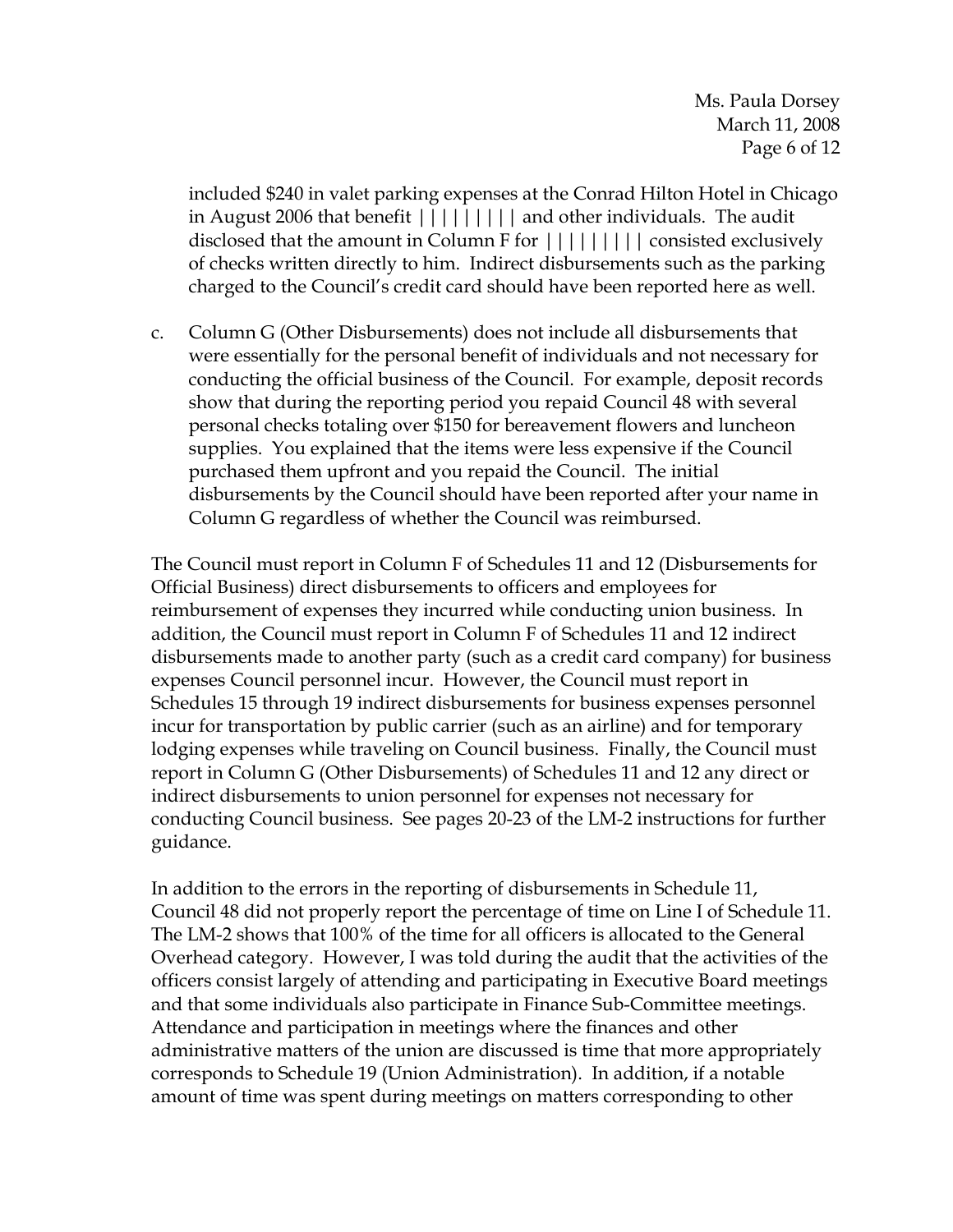schedules, it would be appropriate to report that estimated time in the respective other schedules. A "best" or "good-faith" estimate of the time is all that is required on Line I. Pages 29-33 of the LM-2 instructions describe the allocation schedules which require the estimated percentage of time.

### 6. Other Receipts

Council 48 did not report all other receipts in Schedule 14 (Other Receipts). On the 2006 LM-2, the Council reported on lines 1 and 2 payments received from the Wisconsin AFL-CIO, and on line 3 has identified all other receipts of \$1,170. However, the audit revealed that the Council's other receipts to be reported on line 3 exceeded \$1,170. The following are examples of receipts that were not included in Schedule 14: monthly reimbursements from |||||||||, a computer rebate check, numerous receipts from local unions to pay for photocopying and mailing services provided by the Council, and money received from AFSCME that the Council subsequently paid to |||||||. According to the LM-2 instructions on page 25, the Council is required to report in Schedule 14 the receipts from all sources other than those that must be reported elsewhere in Statement B. Lines 1 and 2 of Schedule 14 are to identify those other receipts that meet the definition of "major" as defined on page 24 and require an itemization page, and line 3 is to identify other receipts from sources not identified on itemization pages.

# 7. Disbursements in Schedules 15 through 19

Council 48 erroneously reported disbursements in Schedules 15 because an itemization page was not completed to identify each payee who was paid a total of \$5,000 or more. For example, Council 48 made 12 monthly payments of \$1,000 each to arbitrator Herman Torosian, the purpose of which corresponds to Schedule 15 (Representational Activities), but there is no Schedule 15 itemization page for Mr. Torosian on the Council's 2006 LM-2. In addition, several itemization pages did not properly report in Column (B) the type or classification of the payee. The Schedule 15 itemization page for Wisconsin Citizen Action, for example, shows the type or classification of the payee to be "donation."

Council 48 also did not accurately complete Schedules 15 and 19 because payments were not properly allocated. For example, legal invoices showed that attorney Mark Sweet provided services generally related to Schedule 15 (Representational Activities) but also performed work on a lawsuit filed against the Council by a former employee, which is an internal personnel issue and related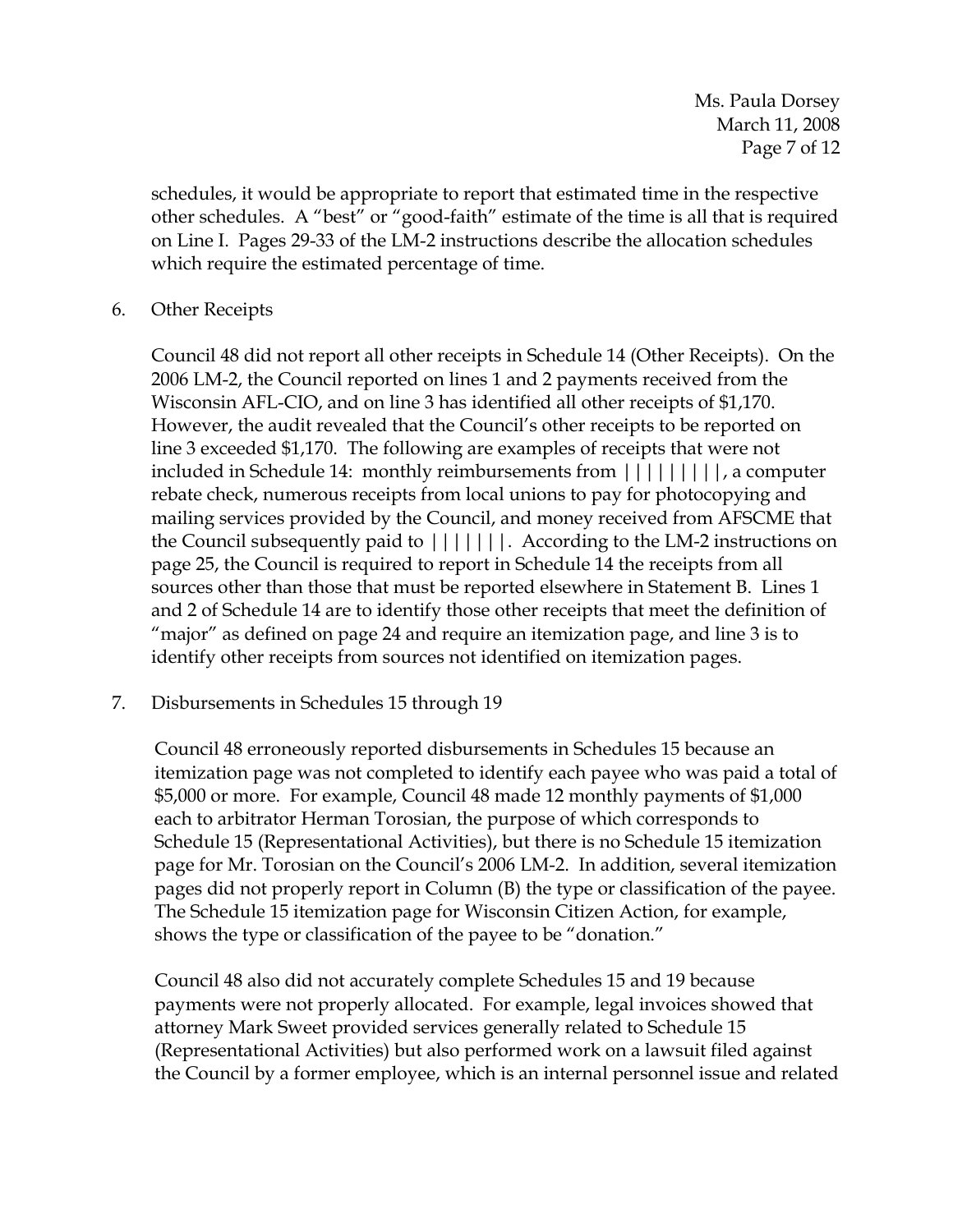to Schedule 19 (Union Administration). All disbursements to Mr. Sweet, however, were reported solely in Schedule 15.

Council 48 is required to allocate disbursements among Schedules 15 through 19 based on their purpose. If a check covers more than one purpose, it may be necessary to allocate the check to more than one schedule. For each of the schedules, Council 48 is also required to prepare an itemization page when an individual disbursement is \$5,000 or more or total disbursements to any single payee is \$5,000 or more. Please refer to pages 29-35 of the LM-2 instructions for further information.

#### 8. Benefits

Council 48 did not include in Schedule 20 (Benefits) disbursements to all entities and individuals associated with direct and indirect benefits for officers and employees. The Council's general ledger, in bookkeeping account #|||| (Insurance), shows that checks were issued directly to several employees for health purposes. The LM-2 instructions require an entry for all benefit payments made directly to officers and employees, and the type of benefit should be identified in Column (A). Note that the instructions state that you are not required to list individuals by name.

#### 9. Funds of Affiliates

Council 48 receives money through a checkoff arrangement on behalf of its subordinate locals (its "affiliates") for eventual transmittal to them. Such transactions are addressed in the LM-2 instructions under Items 46 (On Behalf of Affiliates for Transmittal to Them) and 63 (To Affiliates of Funds Collected on Their Behalf). Usually, the amounts reported in these two items are the same, and any funds not disbursed by the end of the year are liabilities to be reported in Schedule 10 (Other Liabilities). On the 2006 LM-2, the Council reported in Item 46 that it received \$3,140,390 on behalf of its affiliates and in Item 63 that it disbursed \$3,077,899 to its affiliates, but there was no apparent related liability reported in Schedule 10. This indicates either (1) a difference that the Council should have reported on a separate line item in Schedule 10 as an other liability but did not or (2) an error in the amounts reported in Items 46 and 63. [Keep in mind that the portion of the local union dues checkoff the Council later disburses to the International Union as per capita taxes or to other bodies for other purposes should be reported as a receipt in Item 48 (Other Receipts) and a disbursement in Item 53 (General Overhead). Any money not yet disbursed to the International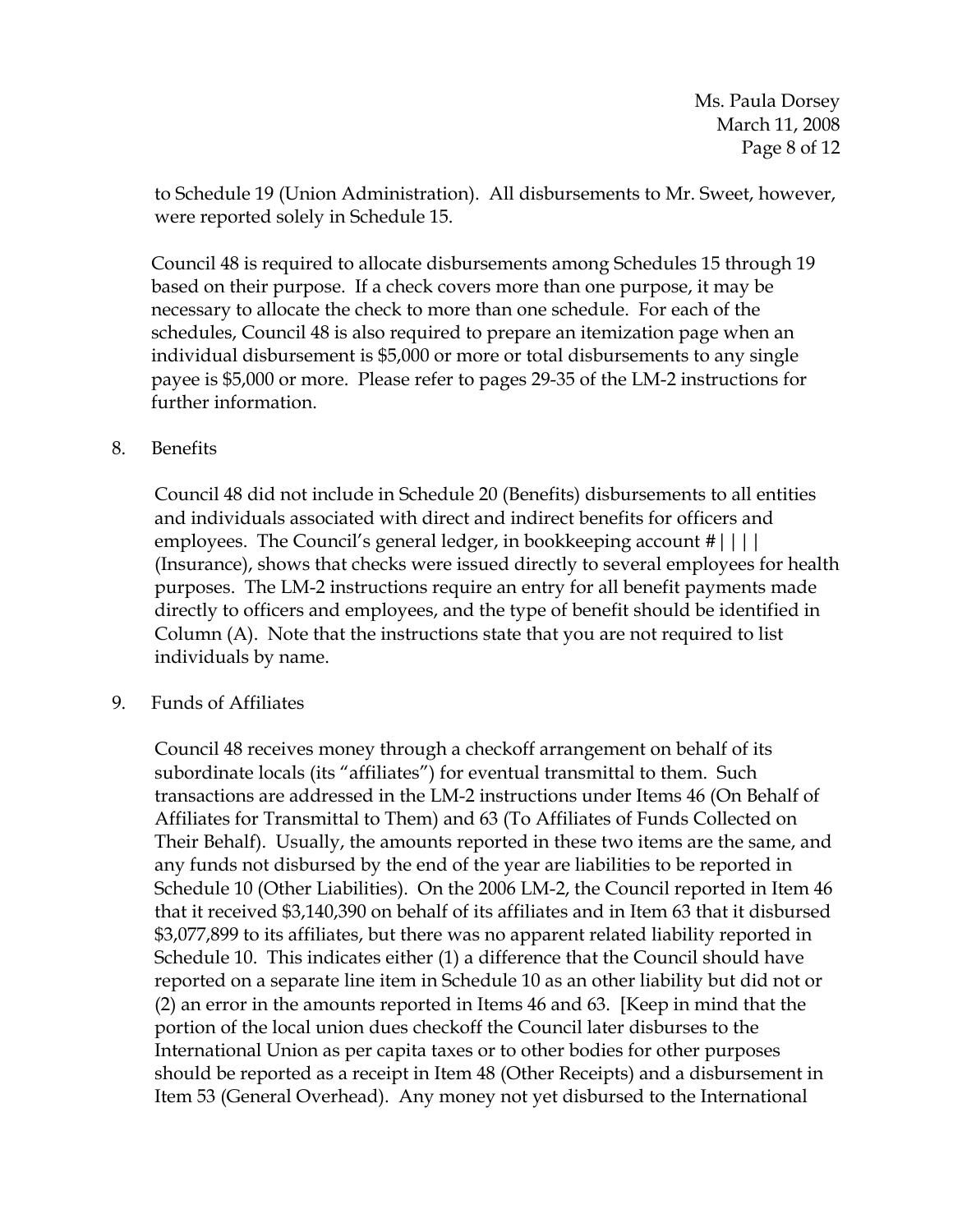Union as per capita taxes or to other bodies for other purposes at the end of the period should be separately identified by purpose as a liability in Schedule 10.]

District Council 48 must file an amended Form LM-2 for its 2006 fiscal year to correct the deficient items discussed above. As you know, the filing software is available on the OLMS website (www.olms.dol.gov). The amended Form LM-2 must be electronically filed as soon as possible, but not later than April 10, 2008. Before filing, review the report thoroughly to be sure it is complete, accurate, and properly signed with electronic signatures.

In addition to the above deficient areas, when completing the amended report please be aware that the LM-2 instructions on page 38 for Statement B state that transfers between separate bank accounts or funds of the labor organization do not represent the flow of cash in and out of the organization and are therefore not to be reported. I note that the accountant's annual report includes the January 2006 \$10,000 transfer from the General Fund to the People Fund in the total receipts and disbursements figures. Please make sure that transfers are not reported on the amended LM-2.

# Other Violations

The audit disclosed the following other violations:

1. Revised Governing Documents

The audit disclosed a violation of LMRDA Section 201(a), which requires that a labor organization submit a copy of its revised constitution and bylaws with its LM report when it makes changes to the constitution or bylaws. On its 2004 LM-2, Council 48 indicated it made changes in its constitution and bylaws, but did not file a copy with its LM report for that year. A copy of the updated bylaws was provided during the audit.

2. Bonding

The audit revealed a violation of LMRDA Section 502 (Bonding), which requires that union officers and employees be bonded for no less than 10 percent of the total funds handled by those individuals or their predecessors handled during the preceding fiscal year. The Council's bond is \$100,000 for each officer and employee who has access to the Council's assets, with an additional \$400,000 coverage for the positions of president, vice president, treasurer, bookkeeper, and executive director. The audit determined that the amount of the Council's bond should be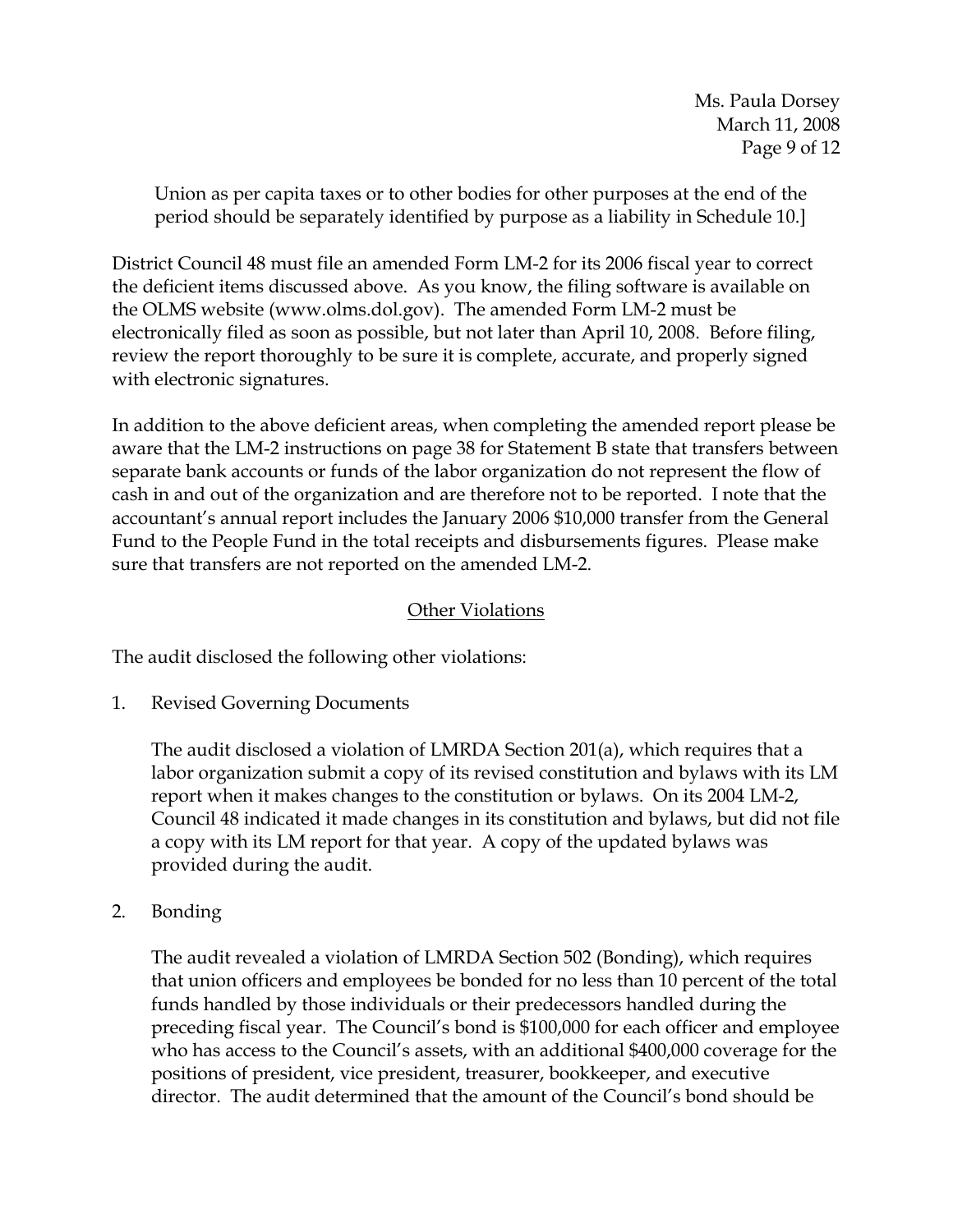Ms. Paula Dorsey March 11, 2008 Page 10 of 12

approximately \$570,000 for those persons handling all the Council's funds, so the amount of \$500,000, which is the maximum bond required, meets the bonding requirement. However, the "handling of funds" for bonding purposes is not limited to physical contact with money, but is based on various factors such as custody, access, and actual authority. The Council identified on the Financial Questionnaire submitted for the audit that you, Treasurer Brian Stafford, and Secretary Cathy Muir are the signatories to the Council's bank accounts. Since Ms. Muir has such access, the position of secretary is also required to be bonded for \$500,000. The Council should immediately obtain adequate bonding coverage as discussed. Please provide me with proof of the revised coverage as soon as possible, but not later than April 10, 2008.

#### Other Issues

The audit disclosed the following other issues:

1. Outstanding Checks

A review of the monthly reconciliation reports for the Trust Account showed that a number of checks were outstanding for quite some time. As of January 1, 2006, the start of the audit period, 17 checks were more than five months old, with the oldest issued in October 1998 but the majority from 2004. Several of these were resolved during 2006 and removed from the list of outstanding checks, but a number of them remained on the list as of March 2007, the most recent records reviewed during the audit. Depending upon the financial institution, a check may become non-negotiable if it is not cashed within a certain amount of time, or an institution may be more lax about accepting "stale" checks. I highly recommend that you identify the period of time your bank considers a check negotiable and begin a policy of investigating a check that has become "stale" to determine why it has not been cashed.

- 2. Governing Documents
	- a. During the audit I examined a document titled *Policy and Procedure Committee* that appears to have been prepared in the late 1990s. This document contains references to financial procedures, and copies of several internal expense vouchers currently in use are exhibited. The document discusses a Council 48 Finance Treasury Fund, which I was told was no longer in use, and certain financial procedures. I strongly suggest that you update this document to reflect the current policies of the Council. After doing so, please note that the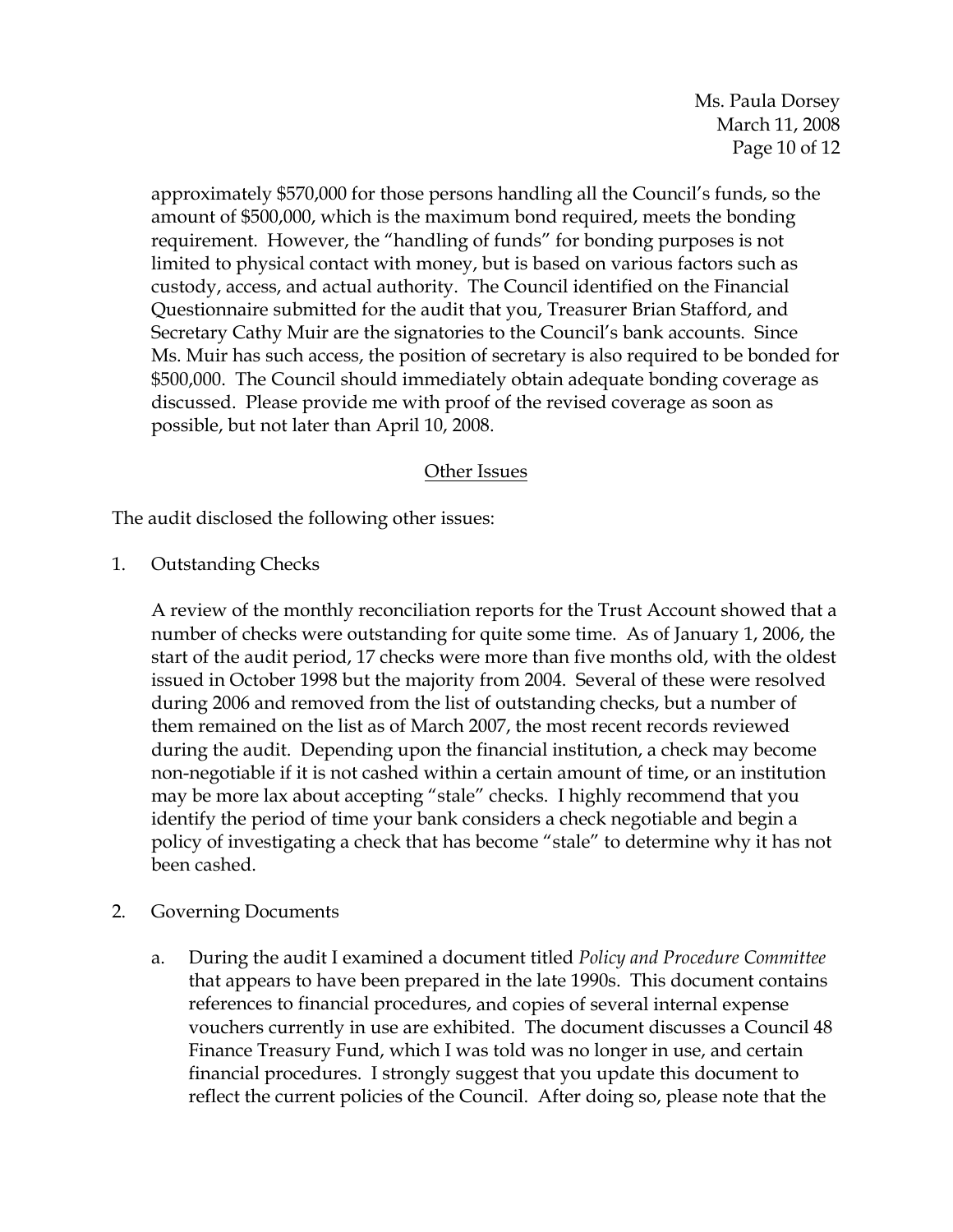LM-2 instructions on page 10 require labor organizations to file any supplemental governing documents with their annual LM-2.

b. The Council's constitution (dated December 2004) states that the executive board is composed of the president, secretary, executive director (ex-officio), treasurer, and all vice-presidents (p. 11). The constitution also includes in the article titled Duties of Officers a section on the duties of the executive director (p. 9). However, the executive director is not elected, and you explained that the executive director does not have the right to vote on executive board matters because of his status as an "ex officio" member. I further note that the constitution also states that the executive director is subject to the decisions of the delegates in council and the executive board.

Constitutional officers and other persons who function in an executive capacity of a labor organization must be elected. Title 29 C.F.R. 452.19 provides that positions to be elected would include "ex-officio" members of the executive board. (See also LMRDA Title IV and 29. C.F.R. 452.20.) In addition, I provided you with language from Robert's Rules of Order (used by Council 48 according to your constitution), which explains that ex-officio members of boards have exactly the same rights and privileges as do all other members of a board, including the right to vote. Should you update the Council 48 constitution in the future, I recommend that you clarify the status of the executive director in the document.

3. Form LM-10

Form LM-10 (Employer Report) is required to be filed by employers to disclose certain specified financial dealings with their employees, unions, and labor relations consultants. Employers are to disclose payments and loans made to any union or union official, other than payments of the kind referred to in section 302(c) of the Labor Management Relations Act. Council 48 is an employer of employees represented by the Staff Representatives Union (SRU), and the indirect loan made to the SRU is such a financial dealing covered by the requirements of the LM-10. However, please refer to question #12 on the LM-10 FAQ page of the OLMS website which discusses the matter of enforcement of the LM-10 filing requirements to obtain reports of payments from unions to other unions (http://www.dol.gov/esa/regs/compliance/olms/LM10\_FAQ.htm). Pending further guidance on this matter in favor of enforcement, we will not require the Council to file an LM-10 to report the SRU loan. The Council, however, may voluntarily file the LM-10.